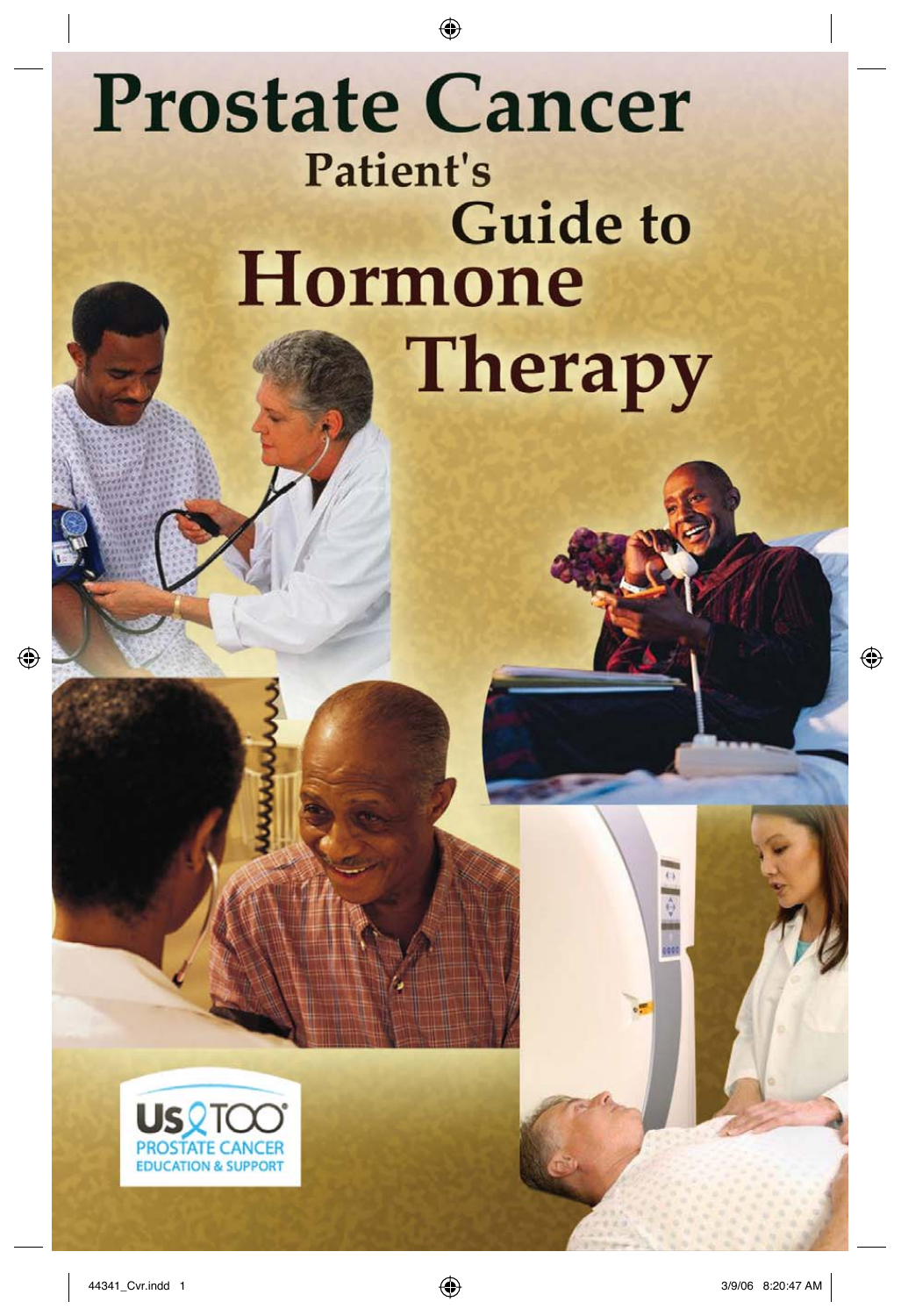# Introduction

This is an up-date to the very first brochure created by Us TOO and is meant to provide current information on one of the most common therapies for prostate cancer.

In this document you will find information on:

- · Background: You Are Not Alone
- · What are Hormones and Androgens?
- · What is Hormone or Androgen Deprivation Therapy (ADT) for Prostate cancer and When is it Used?
- · Why Use ADT for Prostate Cancer?
- · What are the Side Effects of ADT?
- What are the Specifics of Hormone Therapy/ADT?
- · What is the History? Finding the Source of Androgens and Therapeutic Responses
- · What are the Common Reasons Doctors Recommend ADT for Various Stages of Prostate Cancer?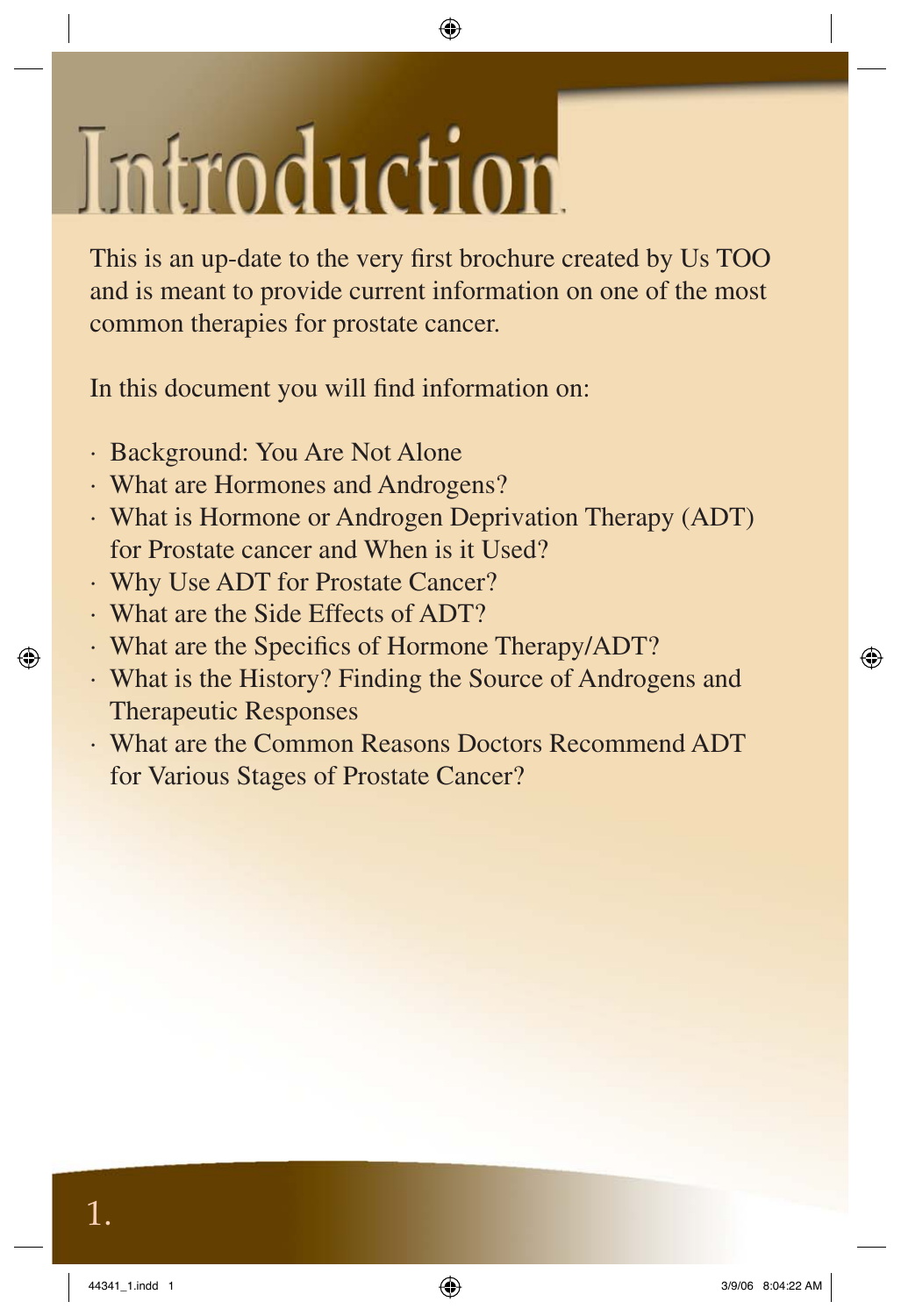## **Background: You Are Not Alone**

When dealing with prostate cancer you are not alone. After skin cancer, prostate cancer is the number one diagnosed cancer in men. It is the second leading cause of cancer-related death in men (behind lung cancer). In 2005, it is estimated by the American Cancer Society that 232,090 men in the United States will be diagnosed with this disease and 30,350 men will die as a result of it.

Today, greater numbers of men are being diagnosed and diagnosed earlier. This has happened since the late 1980s when the prostate specific antigen (PSA) test became available. Also, today, fewer men are diagnosed with advanced or metastatic prostate cancer and the number of annual deaths has been declining.

Tracking the changes in PSA levels over time has helped patients and their physicians respond earlier. A doubling of PSA over time is a firm indication of advancement of prostate cancer.

With today's early detection, many feel that there is no reason why any man should be diagnosed with anything other than "localized" early stage prostate cancer. In today's environment, many more men are opting for therapy that changes the hormonal environment of their body. This therapy is selected because the continued growth of prostate cancer cells depends on male hormones.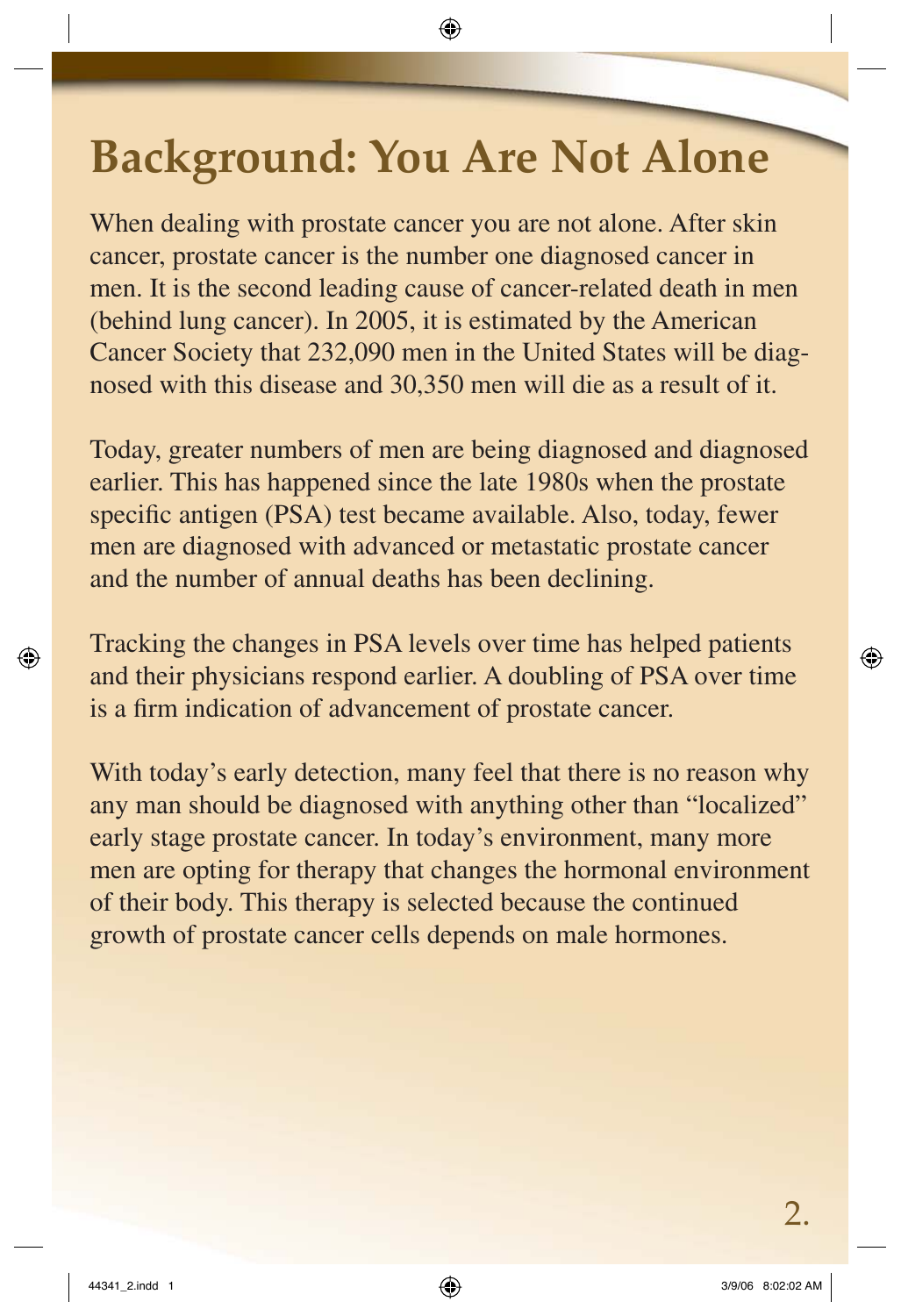## **What are Hormones and Androngens?**

Hormones are chemical messengers. They are produced by the body's glands or organs and they cause or control a bodily function. The human body has many hormones. They help our bodies grow and carry out its many activities. Some examples include thyroid hormone, growth hormone, and estrogens (the predominant hormone class in females).

In men, a critical class of hormones called "androgens" has a wide range of functions. Androgens are responsible for many uniquely male features including lower voice, male hair patterns and the male libido, or sexual drive.

In addition, androgens are extremely important in building muscle mass, increasing bone formation and stimulating red blood cell production. In essence, androgens affect every major tissue in the male body. The two major androgens involved in prostate cancer are testosterone and dihydrotestosterone (DHT). Testosterone, which is produced in the testicles and in the adrenal glands, is often referred to as "the male sex hormone."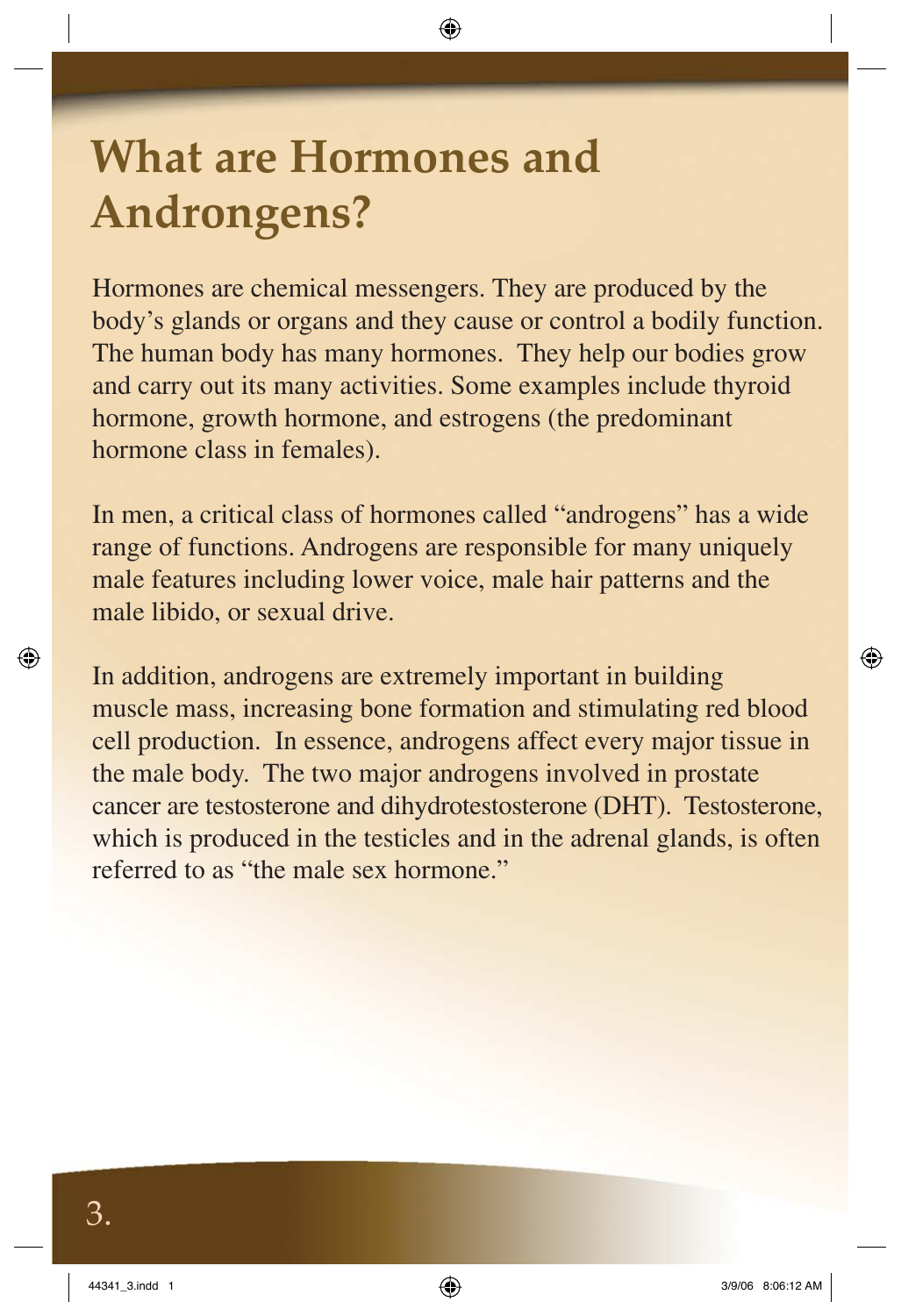## **What is Hormonal Therapy/ Androgen Deprivation Therapy (ADT) for Prostate Cancer and When is it Used?**

Due to the finding that almost 100% of newly diagnosed prostate cancer will grow as a result of stimulation by androgens, some doctors refer to testosterone as the "fertilizer for prostate cancer growth."

Actually, it would be more correct to state that any androgen will stimulate prostate cancer growth. In fact, DHT, the androgen that is created due to the metabolism of testosterone, is five times as potent a growth stimulator of prostate cancer when compared to testosterone.

With this in mind, hormonal therapy for prostate cancer, more properly termed androgen deprivation therapy (ADT), refers to any treatment that lowers the body's amount of androgen. Hormonal therapy or ADT is simply any method to deprive the man's body of testosterone as a way to treat his prostate cancer.

Traditionally, hormonal/ADT therapy has been used to treat men with prostate cancer that has spread beyond the confines of the prostate or for prostate cancer that is in an advanced (metastatic) stage.

Because of the availability of injections to lower the level of testosterone and pills to block the use of any androgens, ADT use has become more common in earlier stages of prostate cancer and used as intermittent (on-again, off-again) therapy.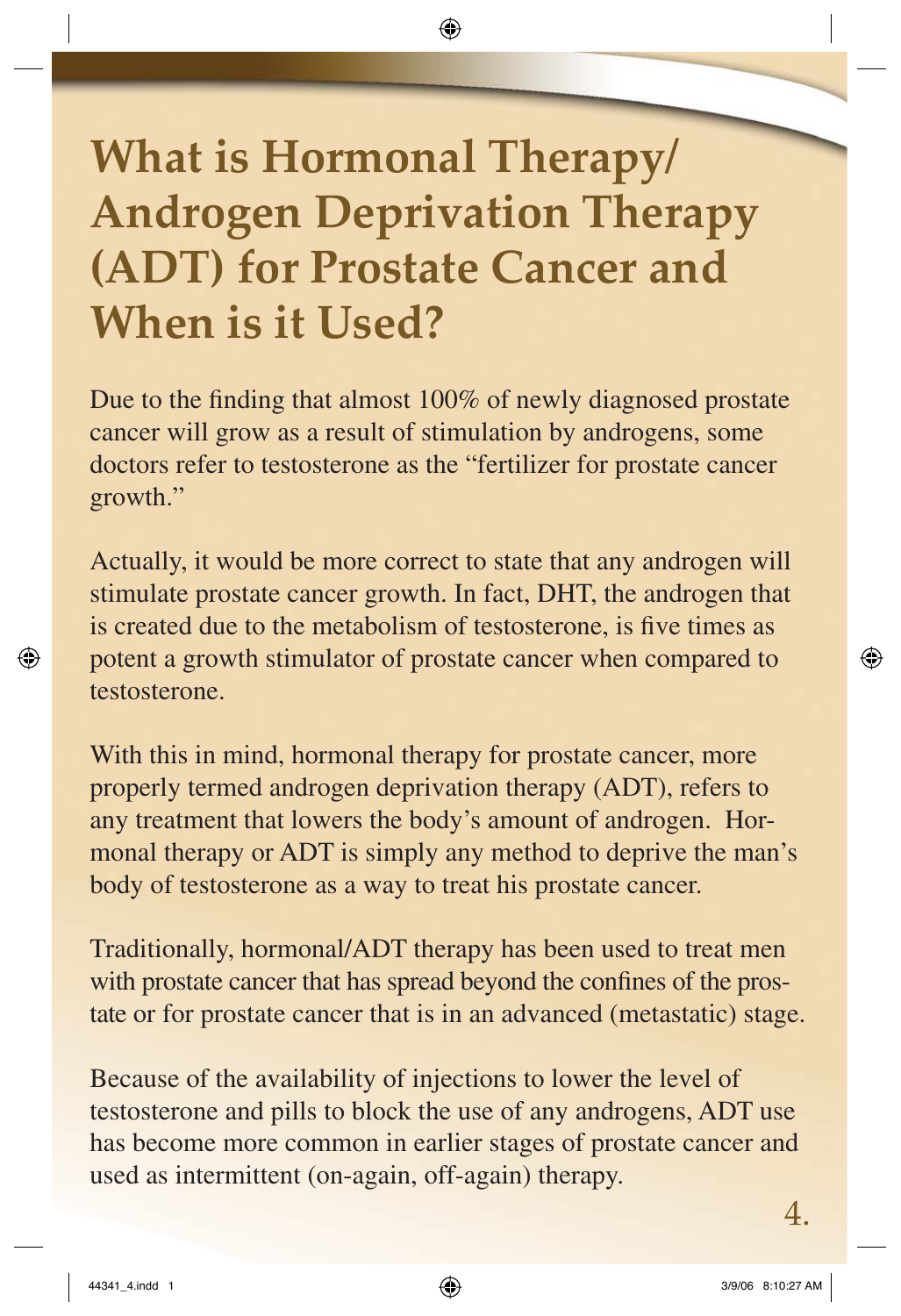Patients to be treated with ADT include men with regional spread of prostate cancer, men with early recurrence of prostate cancer (after prior treatments such as surgery or radiation), and men with metastatic prostate cancer.



## **Why Use ADT for Prostate Cancer?**

Removing testosterone from the body usually causes the prostate cancer to shrink or grow more slowly. Furthermore, recent study suggests that ADT started at the time of diagnosis of stage D prostate cancer (when it has spread or metastasized to lymph nodes, the bones or to other tissues) provides longer survival.

The rationale for ADT in earlier stage prostate cancer may be to shrink the local tumor to allow for more effective radiation or cryosurgery and to theoretically kill any cancer cells that could have escaped the prostate prior to, or during, other treatments.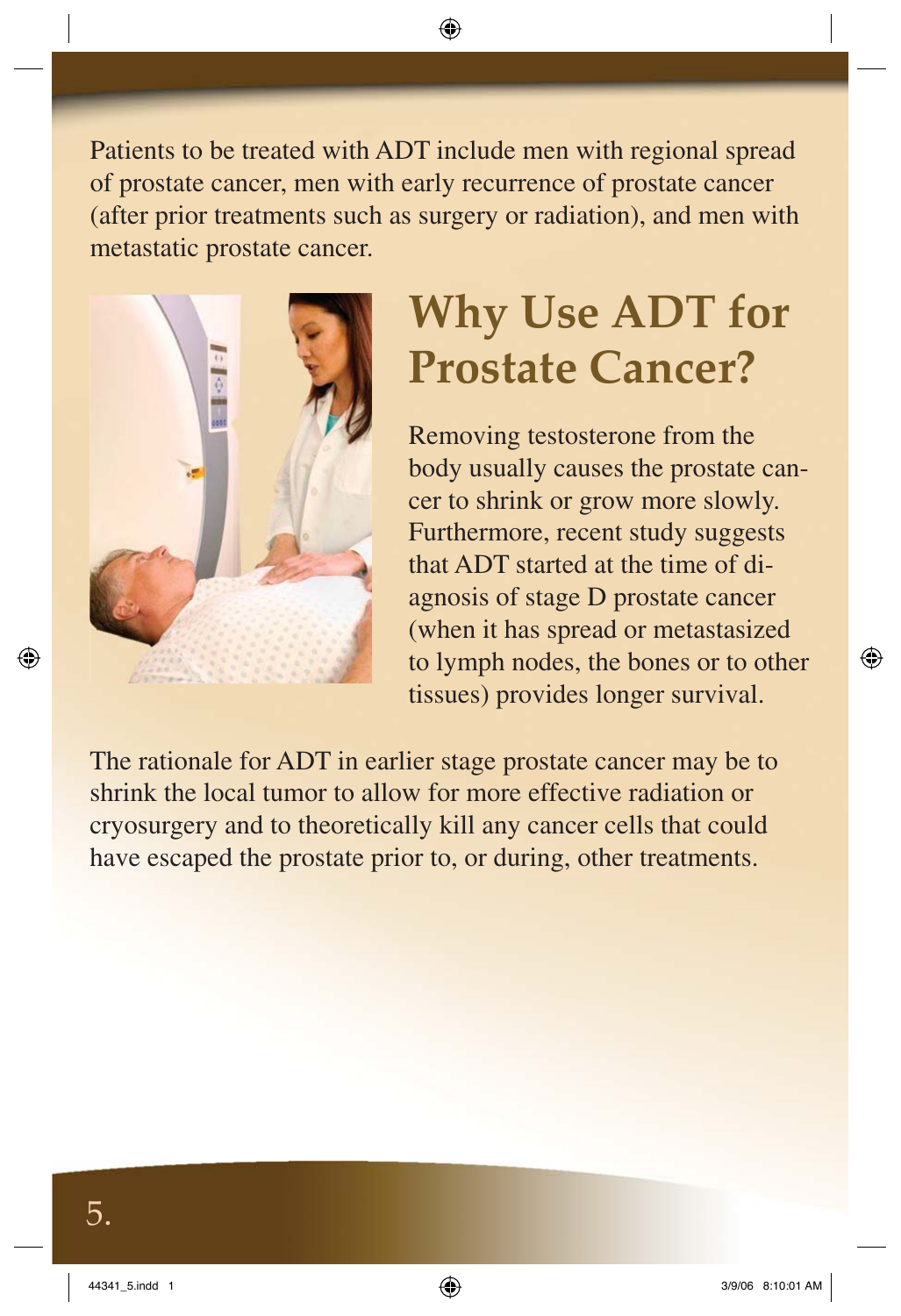## **What are the Side Effects of ADT?**

ADT does have side effects. They are not life threatening, but they often detract from a man's quality of life. Most prominent is their effect on sexual desire, or libido.

Most men lose their desire for sexual relations and lose the ability to obtain or maintain an erection. Men, however, maintain their ability to foster loving and nurturing relationships with their spouses or significant others.

Your doctor can provide treatments that may restore the ability to have an erection that is satisfactory for sexual intercourse. Studies are underway testing lower dose hormonal therapies (such as anti-androgen pills alone) which may not affect sexual function as much as traditional hormonal therapy.

Most men also experience "hot flushes" from time-to-time. For the vast majority of men, these are a minor nuisance. For men who experience frequent or bothersome flushes, their doctor can provide medications that lessen or eliminate the symptoms.

Men are also concerned that ADT will affect their other male characteristics such as deepness of their voice, hair growth, or breast growth. Fortunately, these side effects are rare. Men should not notice any change in their voice or significant alteration in hair growth.

Although in the past, estrogen pills were used and did cause breast enlargement (gynecomastia) and tenderness, current hormonal therapies do not commonly cause this side effect. Low dose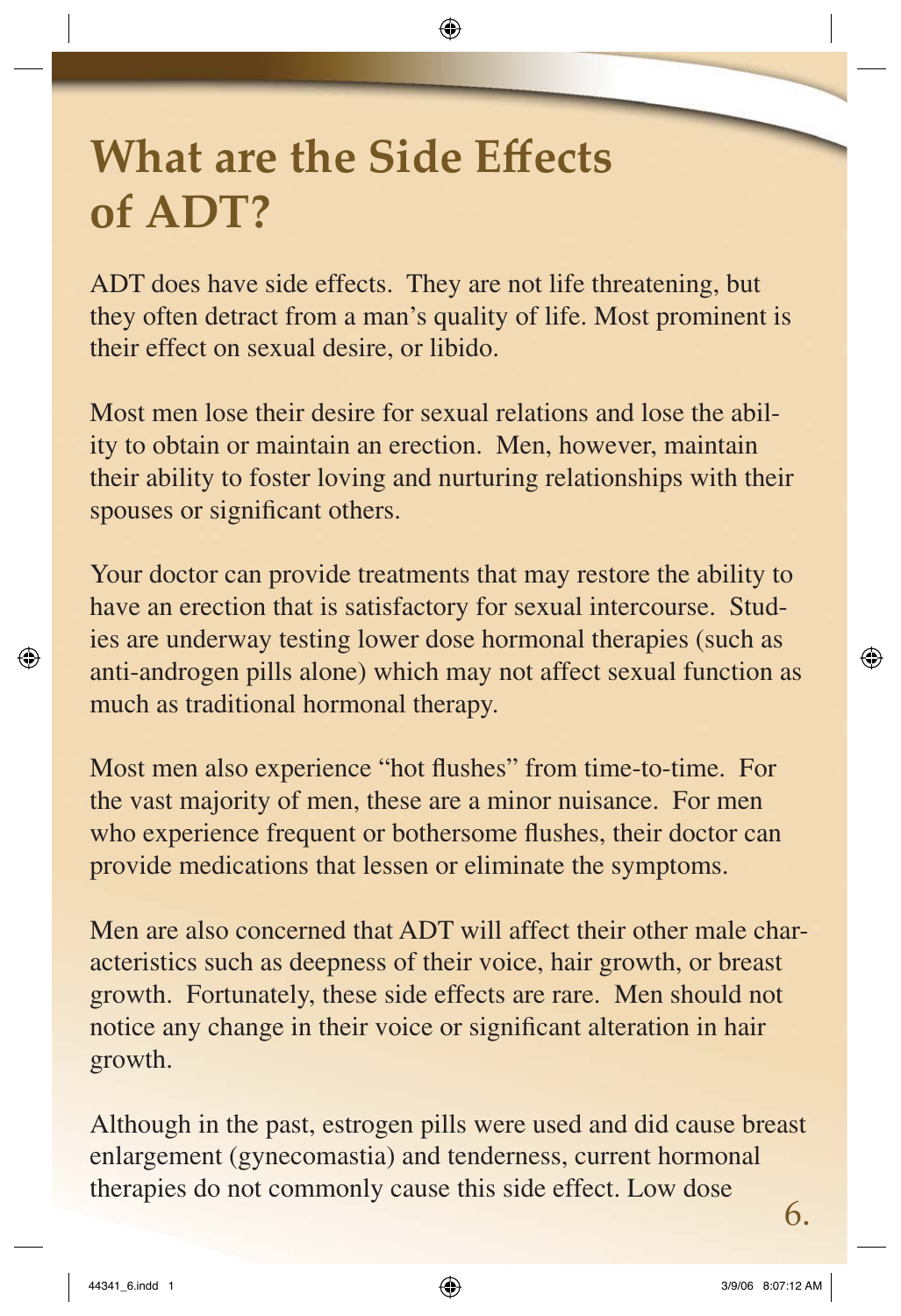hormonal therapy with anti-androgens alone or with other oral drugs can cause breast nipple tenderness or some breast enlargement. To prevent such side effects, options should be discussed with your physician.

Long term ADT often results in anemia, which is often mild but on occasion may be moderate to severe. Periodic monitoring of the routine blood count (CBC) while on ADT is advised. Other side effects of ADT include decreased muscle mass and strength, and bone loss that can result in osteoporosis. Studies have been published that indicate that bone loss is common in men with prostate cancer, even prior to starting ADT.

Since androgen deprivation will increase bone loss, attention should be given to approaches that focus on bone health (bone integrity). Low dose or intermittent hormonal therapy use may lessen these side effects. Weight gain is common in men on ADT. Therefore, caloric restriction, attention to carbohydrate intake and the need for a realistic exercise program are part of the supportive care for men on ADT.

Anti-androgens may also have unique side effects. For example, all three FDA-approved anti-androgens may cause liver dysfunction. Typically, your doctor will monitor your liver with blood tests periodically and will discontinue the anti-androgen if liver abnormalities occur. The liver problem is almost always reversible upon discontinuation of the drug.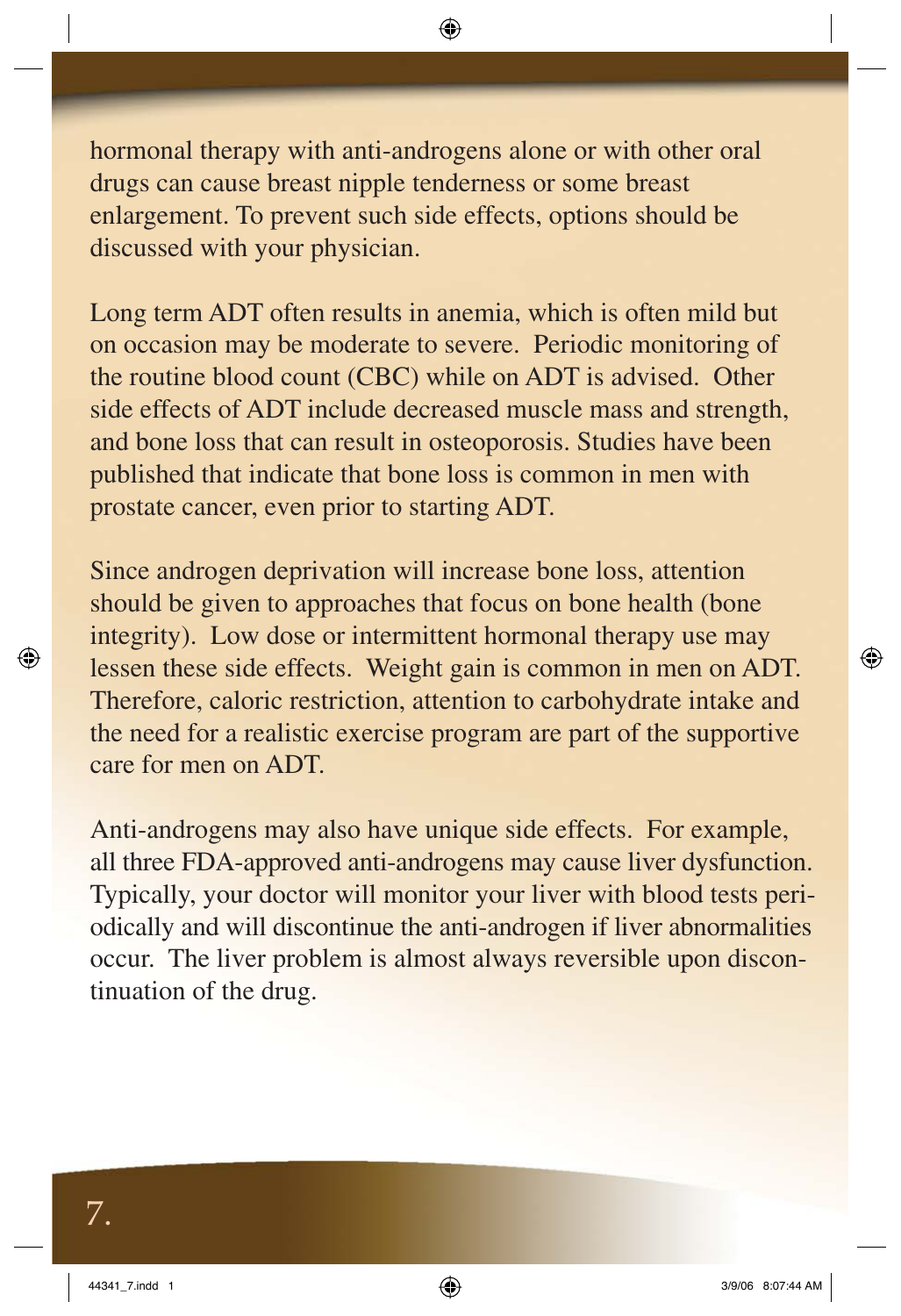Some physicians prescribe supplements that help protect the liver cells from damage due to these agents. Such supplements include silybinin, curcumin, d-alpha tocopherol succinate and allicin (from garlic). The anti-androgen flutamide may cause diarrhea in approximately 7-10% of men who take it. A lower dose or switching to another anti-androgen may eliminate the problem. Nilutamide may cause a delayed adaptation to darkness which may affect nighttime driving. It may rarely cause lung fibrosis, which is reversible. All anti-androgens can cause interactions with alcohol, although this is not common.

## **What are the Specifics of Hormone Therapy/ADT (androgen deprivation therapy)?**

#### **1) Luteinizing Hormone-Releasing Hormone (LH-RH) Agonists**

The LH-RH agonists (LHRH-A) are intramuscular injections of medications that are given monthly, or alternatively every 84 days, 112 days, or even every six or 12 months. The LHRH-A shuts down the production of LH and thus causes the testicles to stop producing testosterone.

These agents are often referred to as a "medical orchiectomy" or as "medical castration" because they are equivalent to the effect produced by orchiectomy (removal of the testicles). Similar to an orchiectomy, there are advantages and disadvantages to the use of LHRH-A.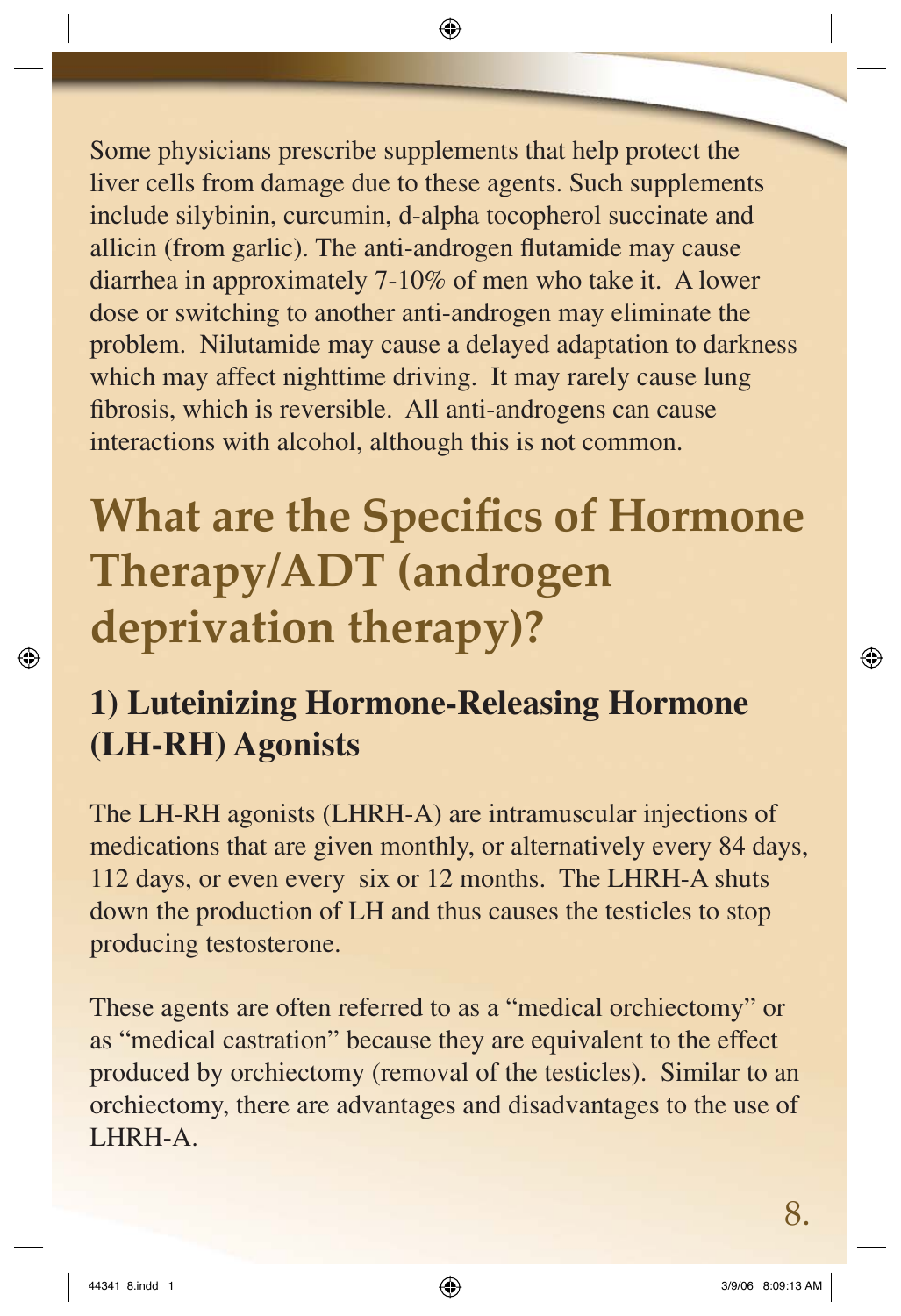Some men find the need for periodic visits to their doctor an advantage because they get to "check-in" regularly and feel they are under more active treatment. Indeed, men receiving ADT (androgen deprivation therapy) should be seen at intervals not only to be monitored for potential adverse effects of this therapy (as well as anti-androgen therapy), but also because the reduction of testosterone in general leads to a multitude of possible side effects. Some physicians have termed this the Androgen Deprivation Syndrome (ADS) since it reflects a spectrum of signs and symptoms that may or may not occur in men on ADT.

Other men find the very same visits a disadvantage because of time and schedule requirements. However, the fine tuning of ADT absolutely requires communication between the patient and the physician with refinements of such therapy based on the patient's personal biologic responses. This is a required ingredient of optimal ADT

Intermittent Androgen Deprivation (IAD) is often employed. It means starting and stopping treatment for periods of time. It can be used following a protocol or guide that determines if and when a man can discontinue LHRH-A therapy (and/or anti-androgens or other anti-prostate cancer agents).

Considering that this is a life-threatening illness, the time expenditure is certainly worth it to reach an excellent outcome. The other obvious advantage of LHRH-A therapy is the elimination of the need for an orchiectomy in those men preferring not to have the surgery. Furthermore, as noted earlier, a key advantage to LHRH-A therapy is that it is reversible.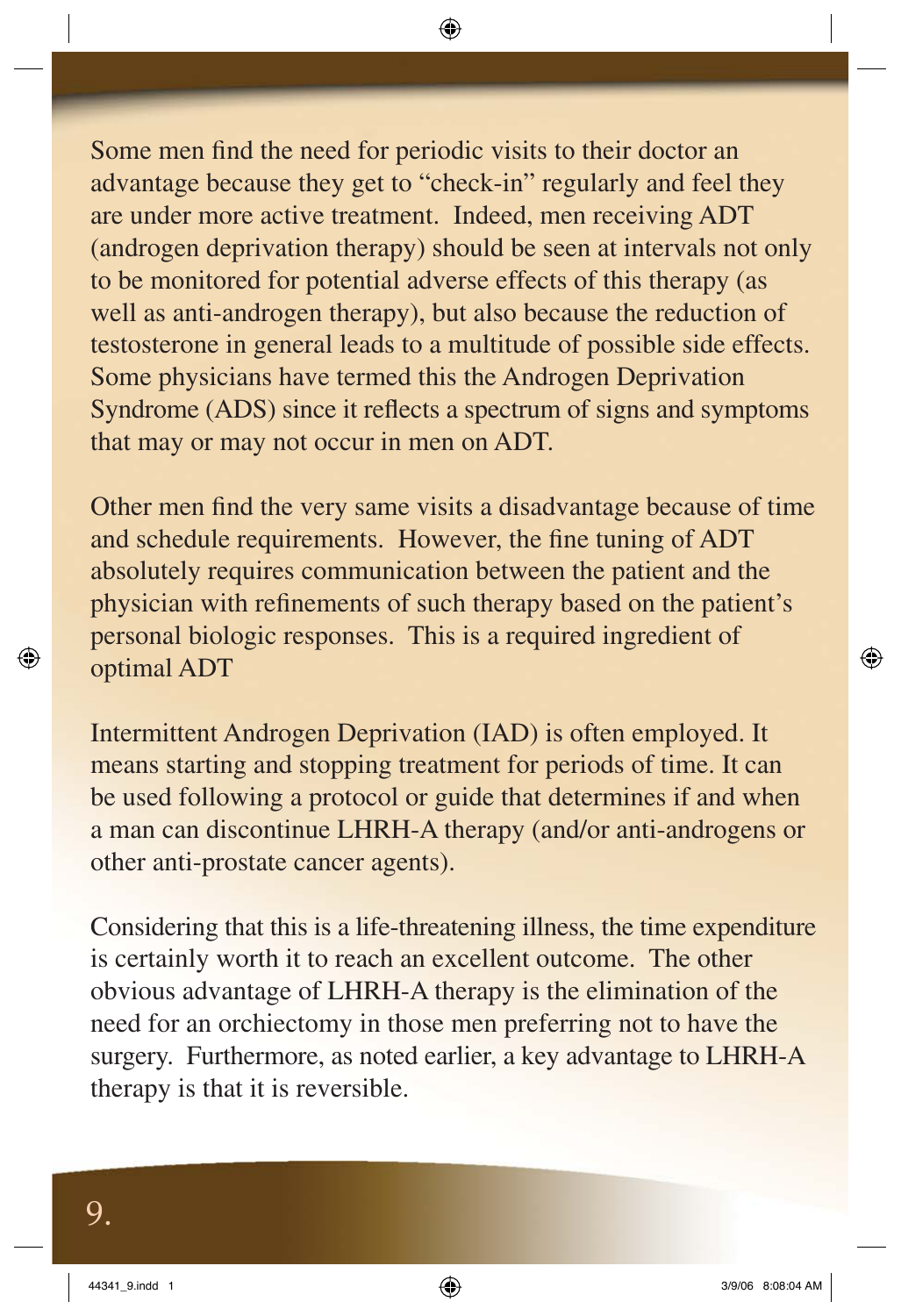The main disadvantage to LHRH-A are their costs. The injections are cumulatively more expensive than a one-time surgical procedure. This cost factor becomes a major financial burden if a man's health insurance does not cover the cost of such medications. Fortunately, most, if not all, insurance companies, including Medicare, cover the cost of LHRH-A injections.

Some important points are crucial to the success of LHRH-A therapy. One is the need to receive such injections on schedule. The goal of this therapy is reduction of testosterone. Therefore measurements of serum testosterone are essential to confirm that the biological endpoint of AD (androgen deprivation) be achieved. This is defined by most physicians well versed in the use of ADT as a testosterone level of less than 20 nanograms per 100 milliliters of blood (< 20ng/dl) or less than 0.69 nanomoles per liter (< 0.69 nM/L). If sufficient lowering of testosterone is not attained, tests can tell the doctor which androgens are not being suitably reduced, i.e. testicular and/or adrenal androgens.

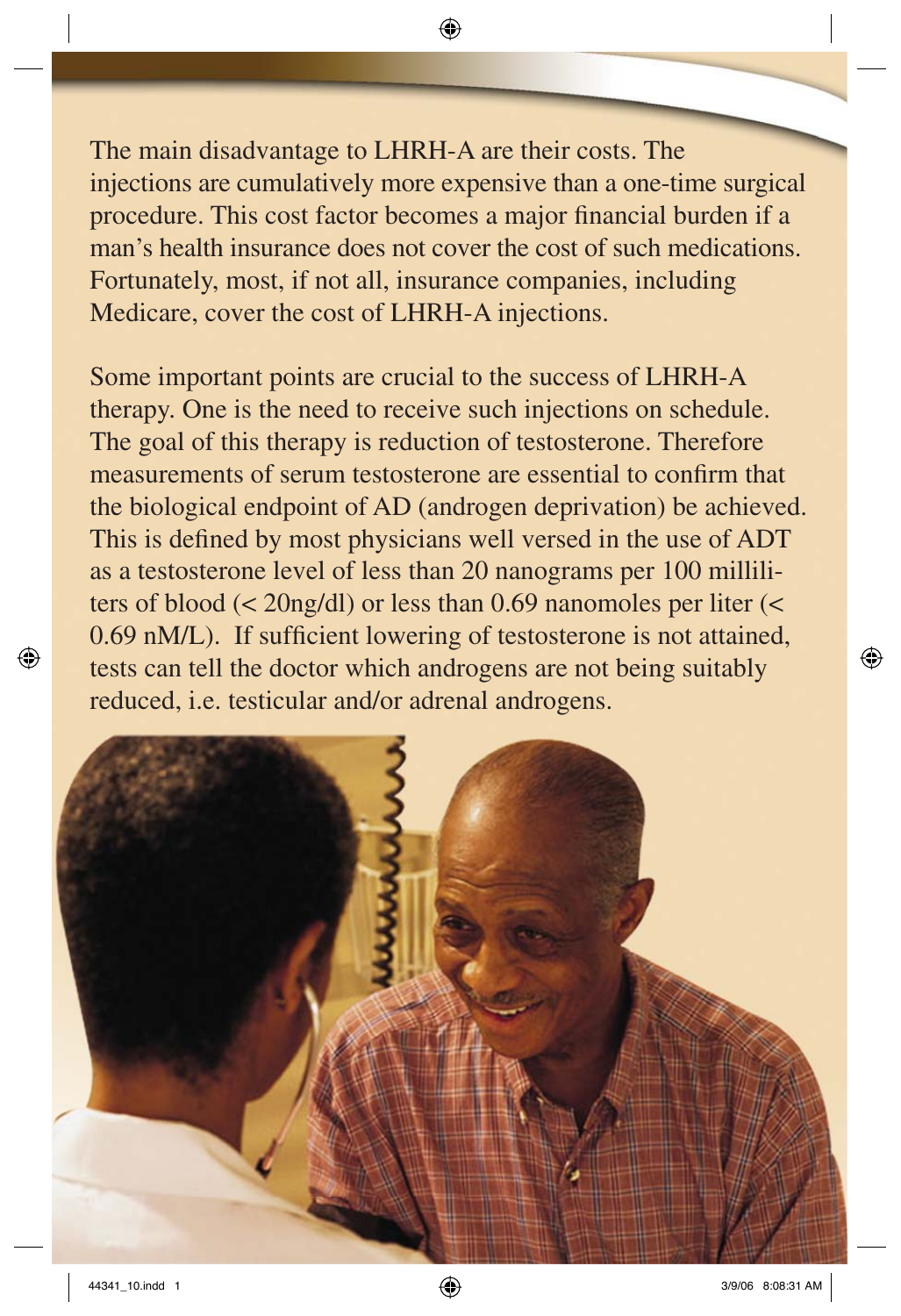In some men, with a particularly strong pituitary-testicular axis, initial LHRH-A therapy should be carried out with monthly LHRH-A. Only after documentation of testosterone reduction to less than 20ng/dl or equivalent should longer acting LHRH-A be used. In this way, the maximal effect of adequate testosterone lowering can be realized in regard to how far the PSA can be lowered.

#### **2) Surgical Orchiectomy**

Commonly used in the past, surgical orchiectomy, when a surgeon removes both testicles where most testosterone is produced, is described as a minor surgical procedure. However, in general, studies have shown that most men prefer not to undergo this surgery, despite it being a very effective treatment for those who make that choice.

Choice is the key element. Men have options and are able to select this surgery or the LH-RH agonist (LH-RH - luteinizing hormone-releasing hormone injections described above. The LH-RH agonists block a hormone that is produced in the pituitary gland that triggers the testicles to produce testosterone).

There are some misconceptions about this surgery. Some men mistakenly believe that during an orchiectomy the surgeon removes the testicles and the scrotum, and/or the penis. In actuality, an orchiectomy only involves removing the testicles ("balls") from the scrotum and only with a small incision in the mid-area of the scrotum.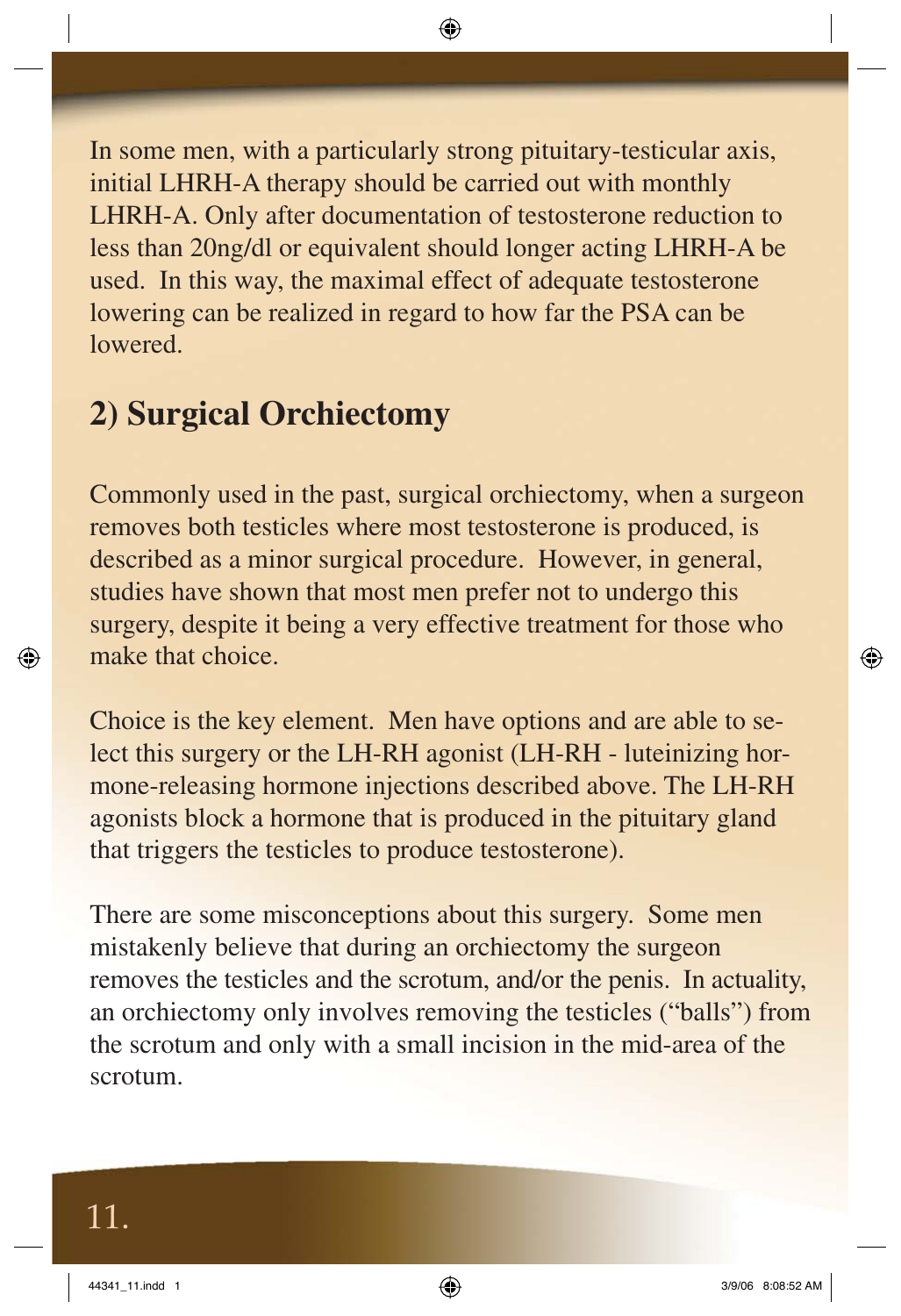If a man desires, he can have the testicles replaced with testicular prostheses, silicon implants of similar size to actual testicles and the patient can select a prosthesis size comfortable for him. A "sub-capsular" orchiectomy procedure may also be performed. The inside glandular tissue of the testicles is removed and the outer shells of the testicles are left in place.

The advantage to an orchiectomy is that it is a one-time minor surgical procedure and there is no need for repeated LH-RH agonist injections. The major disadvantage is the psychological effects of such a surgical procedure involving removing a man's testicles. Also, an orchiectomy is not reversible.

Because some men and their physician team prefer the intermittent use of androgen deprivation, the use of LH-RH agonist therapy is the preferred treatment. Some physicians have considered the use of androgen replacement therapy in men who have undergone an orchiectomy and who have had a complete remission of all manifestations of prostate cancer. This approach is worthy of further investigation in specialty practices of prostate cancer.

#### **3) Anti-Androgen Therapy**

An additional medical therapy to inhibit the adrenal androgen derived testosterone involves a blocking maneuver at the site of interaction of testosterone with cells normally stimulated by testosterone. This medical therapy involves drugs called "anti-androgens".

Examples of anti-androgens are flutamide (Eulexin<sup>®</sup>), bicalutamide (Casodex)®, and nilutamide (Nilandron)®. Your doctor may prescribe the LH-RH agent or an orchiectomy alone or they may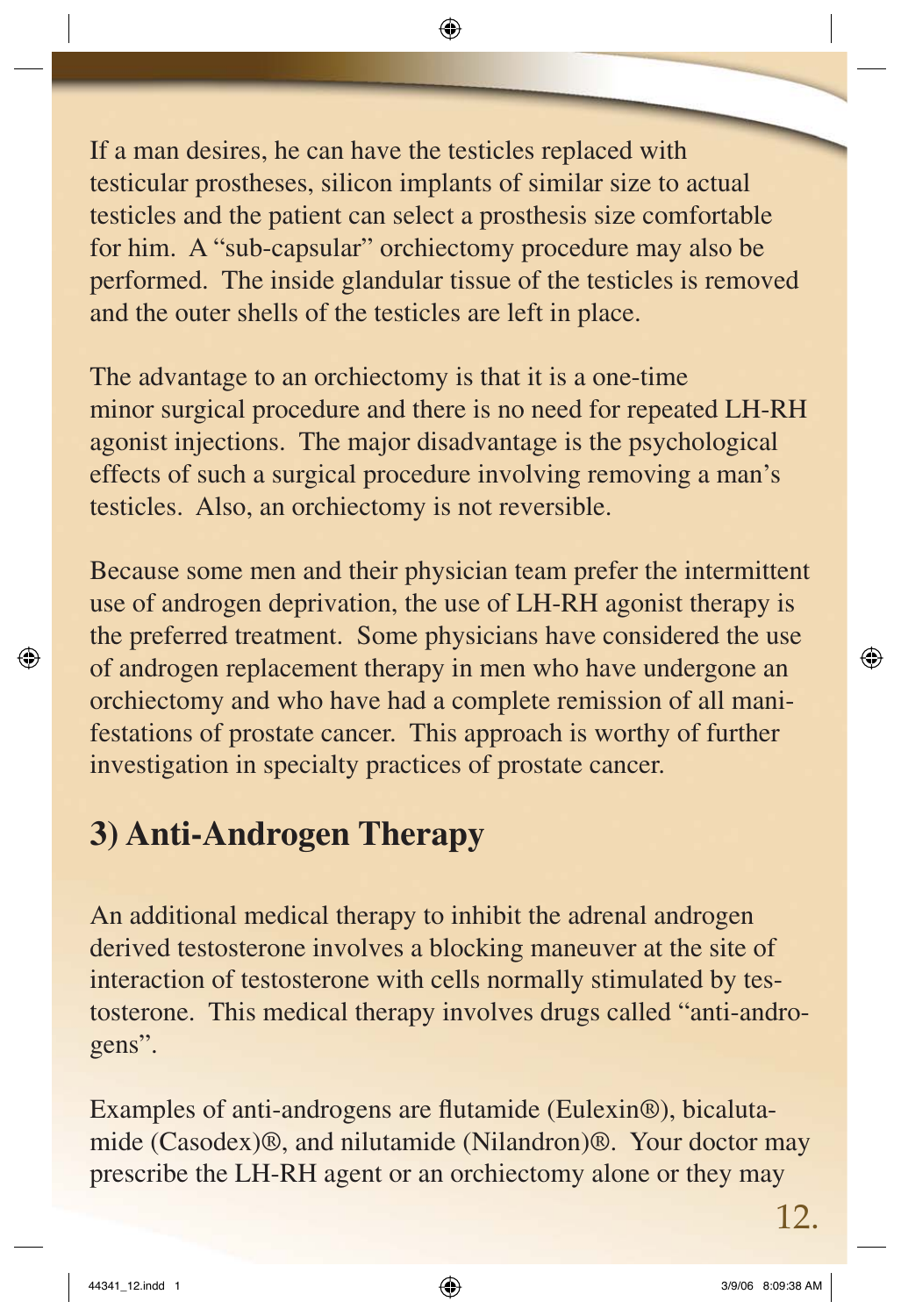prescribe "combination hormonal therapy" which is an LH-RH agent or an orchiectomy plus daily anti-androgen pills.

Anti-Androgens are part of the "complete" testosterone blockade therapy referred to in many ways such as: combination hormonal therapy (CHT), total androgen blockade (TAB), or maximal androgen blockade (MAB).

Anti-androgens are also being tested for their effectiveness when used alone (monotherapy) or as combination therapy with other oral drugs, such as finasteride (Proscar®) or dutasteride (Avodart®).

The main advantage of anti-androgens is that they do indeed block testosterone contributed by the adrenal glands, as well as any residual testosterone that may not be blocked by LHRH-A therapy. In many publications, the use of anti-androgens is shown to provide a modest treatment advantage for most men with metastatic prostate cancer.

The main disadvantages include cost and compliance as well as drug-related side effects. Some of these medicines must be taken several times per day and men may forget to take all the needed medicine. It is important to take all the prescribed doses of these medicines so that they have their maximal benefit. Like the LH-RH agents, these medicines are expensive and may be a burden for those men whose insurance does not cover oral anti-cancer medicines. Some drug manufacturers have created programs for needy patients to receive anti-androgens.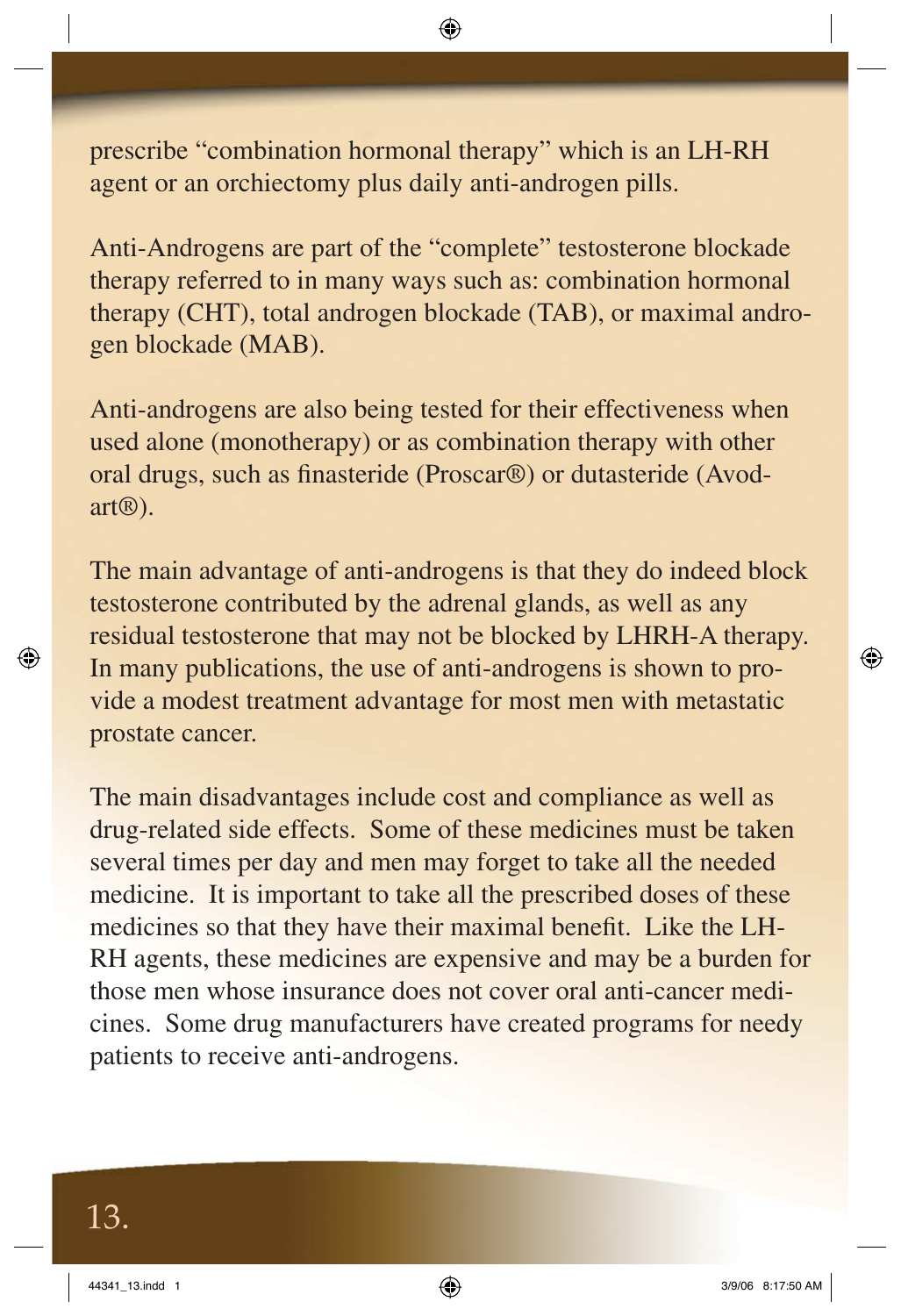#### **4) 5 Alpha Reductase Inhibitors**

The discussion above has focused on reducing the production of testosterone from the testicles 1) by use of medicines that reduce the hormone that stimulates the testicles to make testosterone or 2) by surgical removal of the testicles.

In addition, the anti-androgens work to block the effect of testosterone (that is either produced by the adrenals, or that has escaped suppression by medical or surgical orchiectomy). None of these therapies are absolute in their ability to stop the interaction from androgens with the androgen receptor.

An additional hormonal maneuver that has been used to provide further blockade involves inhibiting the enzyme called 5-alpha reductase (5AR or 5-a reductase). Two drugs that have been approved by the FDA to inhibit  $5AR$  are Proscar $\mathcal D$  (finasteride) and Avodart® (dutasteride).

Both agents are potent inhibitors and quickly reduce levels of the androgen called dihydrotestosterone (DHT) to extremely low values. Either of these agents added to an LHRH-agonist and to an anti-androgen, results in a 3-drug combination. This has been referred to as ADT3 or Triple Therapy. The general academic community has not adopted ADT3 as a major therapeutic option, but a significant number of medical oncologists who are specializing in prostate cancer management use ADT3 as their treatment of choice.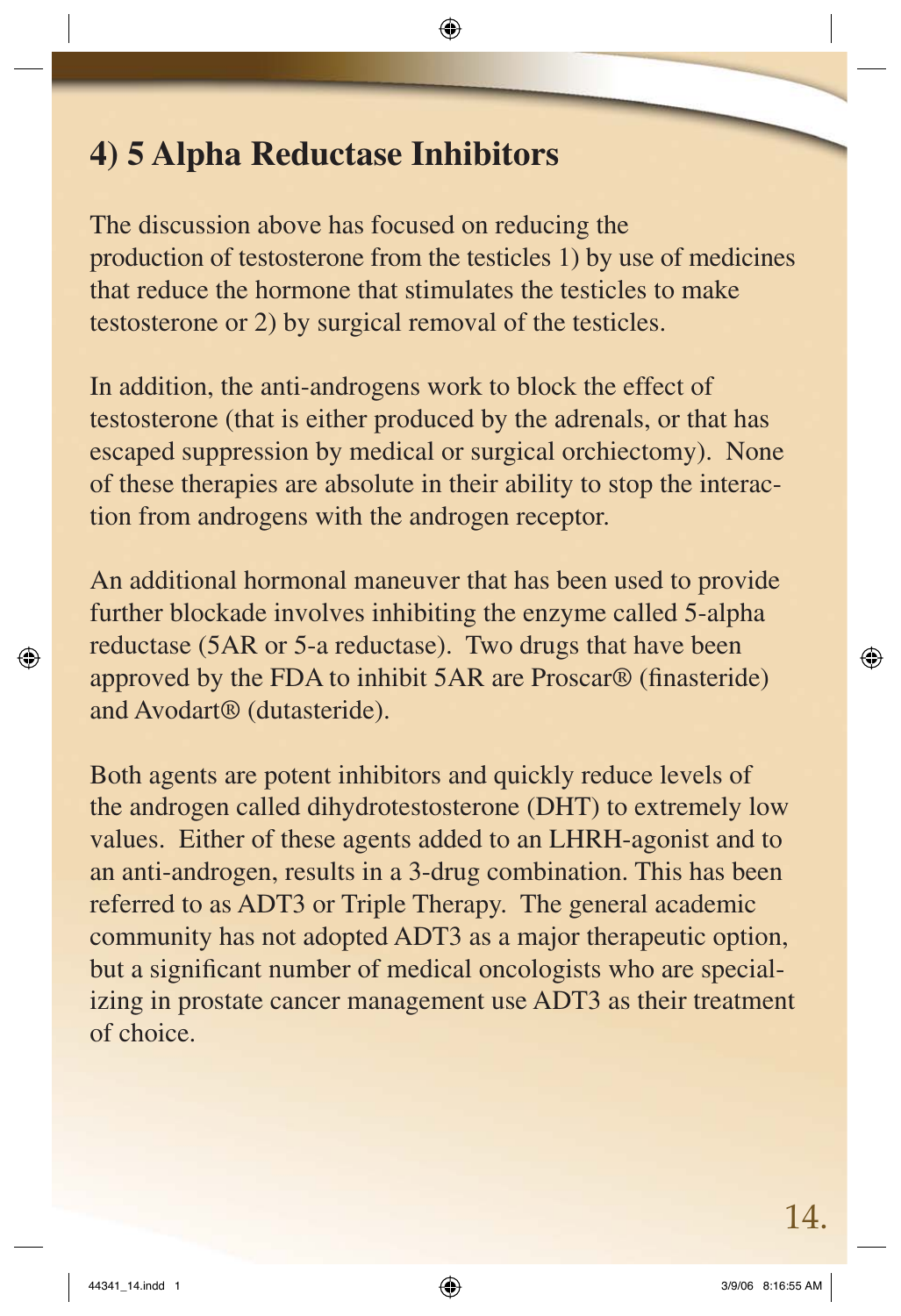## **What is the History? Finding the Source of Androgens and Therapeutic Responses**

Over sixty years ago, Huggins & Hodges documented the vital importance of androgens on prostate cancer growth. Their research, conducted at the University of Chicago in the 1940's, led to a Nobel Prize in Medicine in 1966.

Their initial work showed that prostate cancer growth was under the influence of testosterone, and that the removal of a man's testicles (where most testosterone is produced) could result in dramatic remissions in men with metastatic prostate cancer. This surgical procedure orchiectomy became the predominant form of therapy for men with advanced prostate cancer until the late 1980's.

Not long after the pioneering work described above, the same physicians documented that approximately 30% of men with evidence of progressive prostate cancer after an initial response to orchiectomy showed a secondary remission if both adrenal glands were removed.

The responses obtained with this surgical procedure called "bilateral adrenalectomy" provided evidence that the adrenal glands were contributing hormones that also affected prostate cancer growth and spread.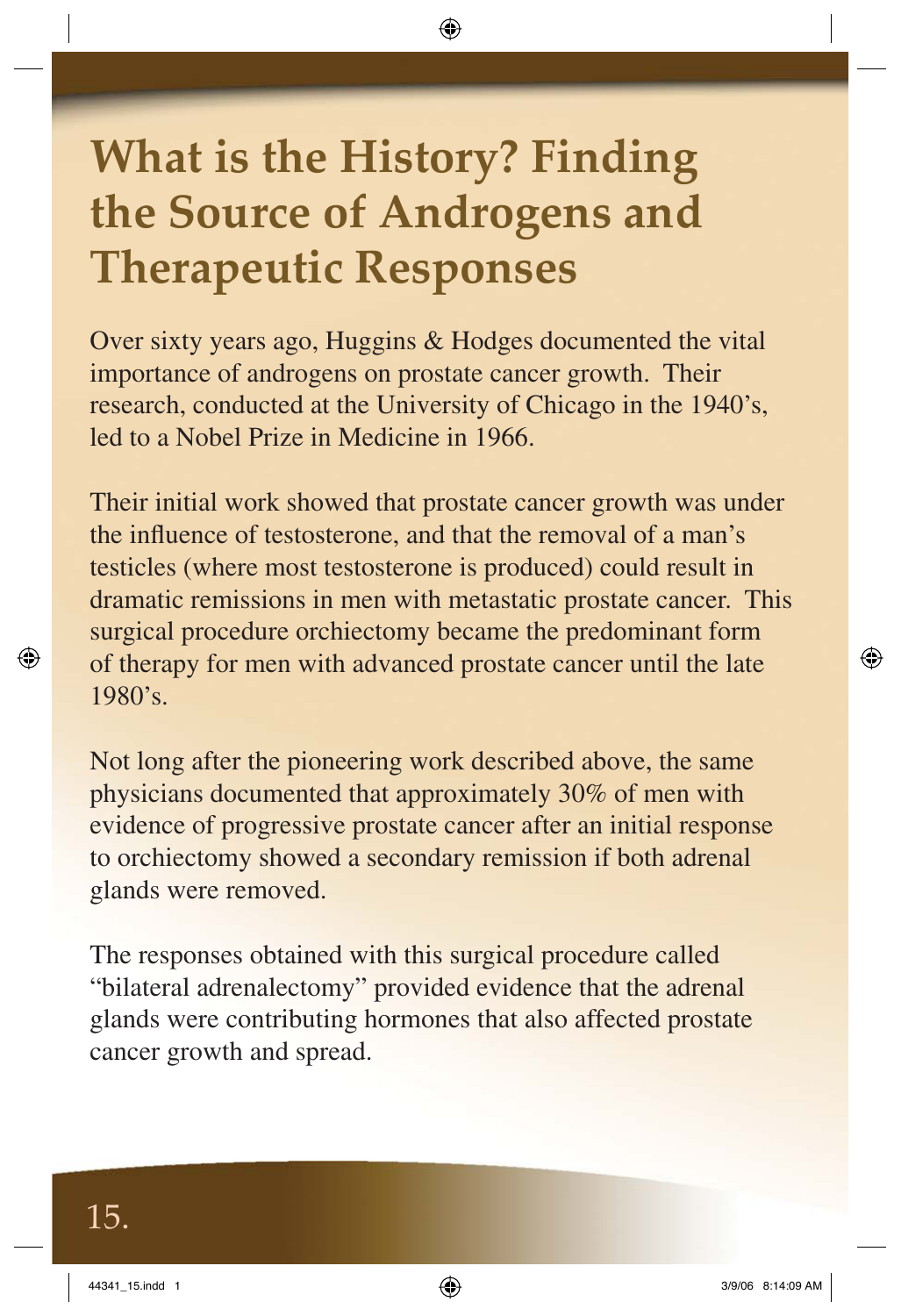It was subsequently shown that a man's body is able to convert these adrenal androgens to testosterone. The adrenal glands are small crescentshaped organs that are located above both kidneys and produce 5-10% of a man's testosterone by this conversion. Even though these glands are responsible for a relatively small



amount of testosterone, many doctors believe that it is important to block or eliminate this additional source of male hormone. ADT therefore reflects any therapeutic approach to minimize these two sources of testosterone--the testicles and adrenal glands.

Years ago, the same medical pioneers that initiated orchiectomy in the treatment of prostate cancer, also showed that estrogens (the predominant hormone class in females) resulted in the same anti-cancer effects on prostate cancer as orchiectomy.

Currently, estrogens such as diethylstilbestrol (DES) are seldom used in the United States. There are many explanations for this, but essentially this occurred because of the cardiovascular side effects such as heart attacks and stroke associated with the use of estrogens.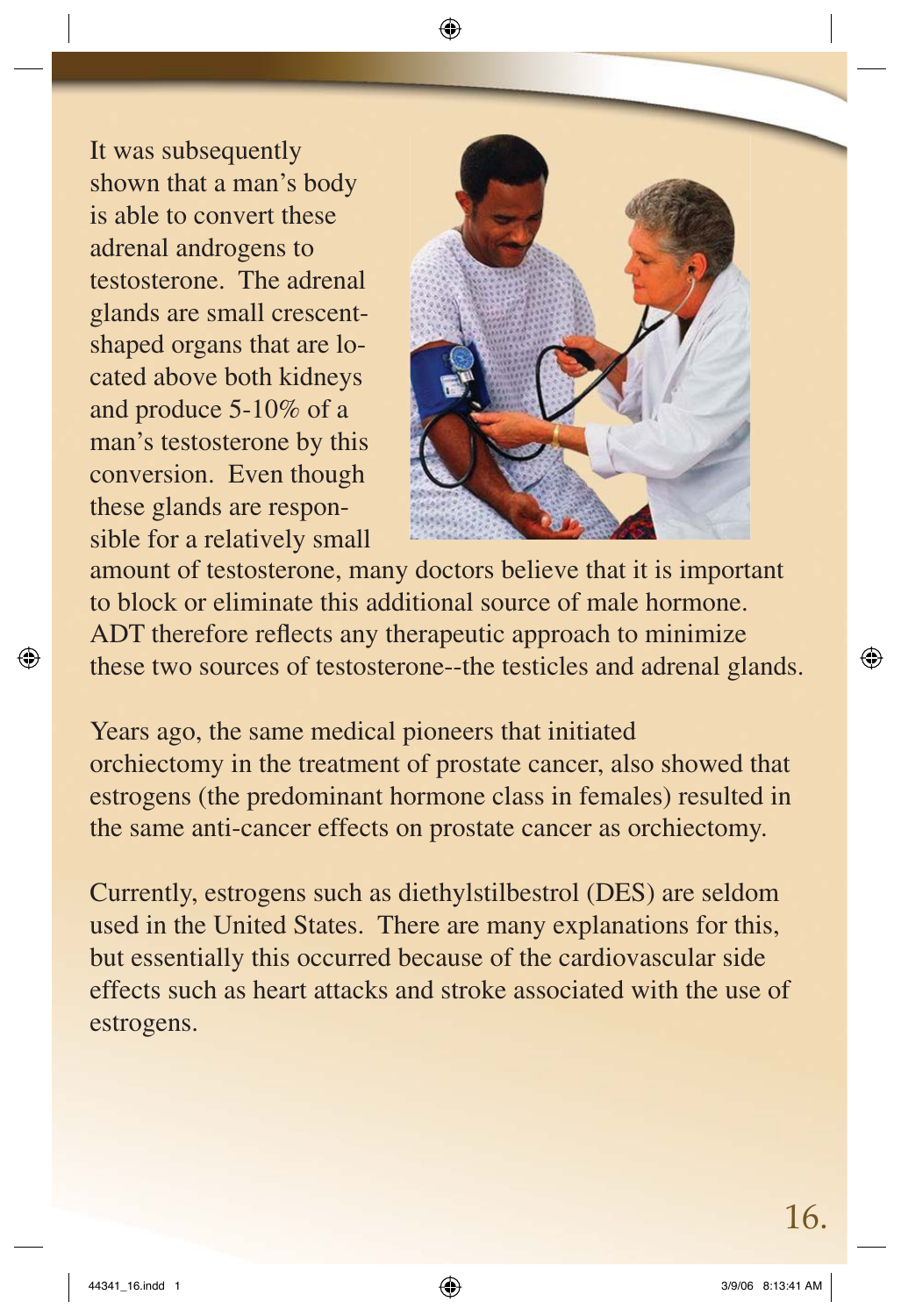The medical therapy that replaced DES and other estrogens in the treatment of prostate cancer involved the injection of a new drug class called LH-RH agonists (LH-RH - luteinizing hormone-releasing hormone). The LH-RH agonists block a hormone that is produced in the pituitary gland.

The pituitary gland, lying at the base of the brain, produces many hormones to regulate other target sites. LH (luteinizing hormone) is one of these regulators that is sent from the pituitary to the testicles to turn on testosterone production. The continued use of an LH-RH agonist drug (e.g. Lupron, Zoladex, Eligard, Trelstar, Viadur, etc) shuts down LH production and in turn dramatically decreases the testicles ability to make testosterone.

The androgens produced by the adrenal glands—called adrenal androgen precursors—are converted within prostate cells to active testosterone. In other words, prostate cells including prostate cancer cells, contain the enzymatic machinery to convert the two major adrenal androgen precursors (DHEA-S and androstenedione) into testosterone.

Therefore, two major sources of male hormone or androgen are the testicles, producing testosterone, and the adrenal glands, producing adrenal androgen precursors (DHEA-S and androstenedione) which are in turn converted to testosterone within prostate cells. Surgical or medical orchiectomy (or the use of LH-RH-agonist drug therapy) affects only the production of testosterone from the testicles. It does not inhibit the testosterone produced via the adrenals.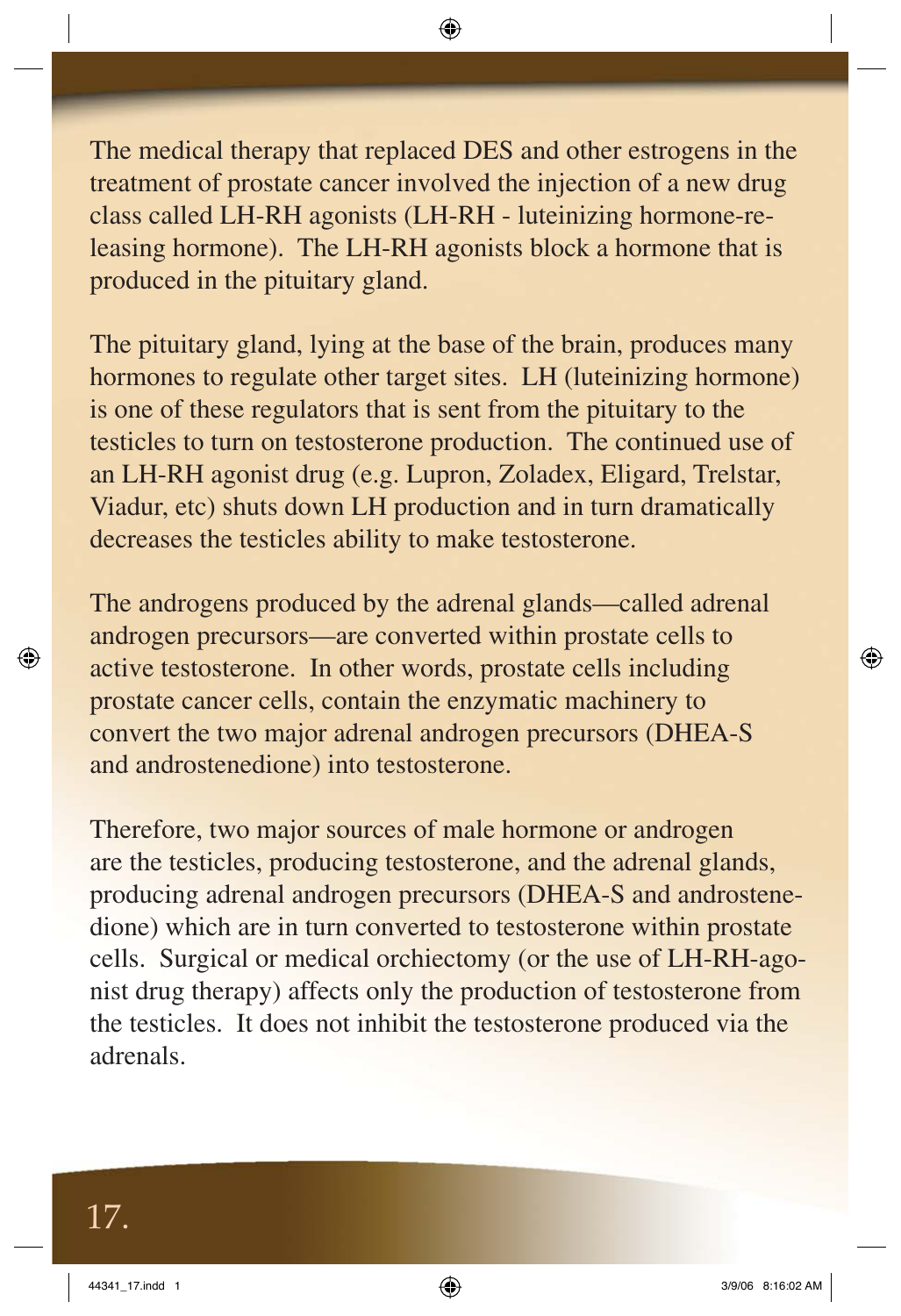The above discussion describes what is called the hormonal axis involved in prostate cancer. It includes the pituitary-testicular axis and the pituitary-adrenal axis. However, there is another aspect of the endocrinology of prostate cancer that is often ignored involving hormonal changes that occur within the prostate cell. This is often referred to as the intra-crinology of prostate cancer.

The adrenal androgen precursors are not only converted to testosterone within the prostate cell but also further conversion of testosterone takes place as well. This conversion involves an enzyme called 5-alpha reductase, which metabolizes testosterone to dihydrotestosterone (DHT). DHT is 5 times as potent as testosterone in stimulating prostate cancer cell growth. DHT also stimulates normal prostate cell growth and is implicated in prostate glandular enlargement that occurs as men get older.

## **What are the Common Reasons Doctors Recommend ADT for Various Stages of Prostate Cancer?**

#### **Clinical Stages T1 & T2**

These stages of prostate cancer are considered confined to the prostate and, by conventional wisdom, curable by surgery, radiation, or other local treatment. Traditionally, ADT was not usually used to treat men with such stages of disease. There are exceptions, however.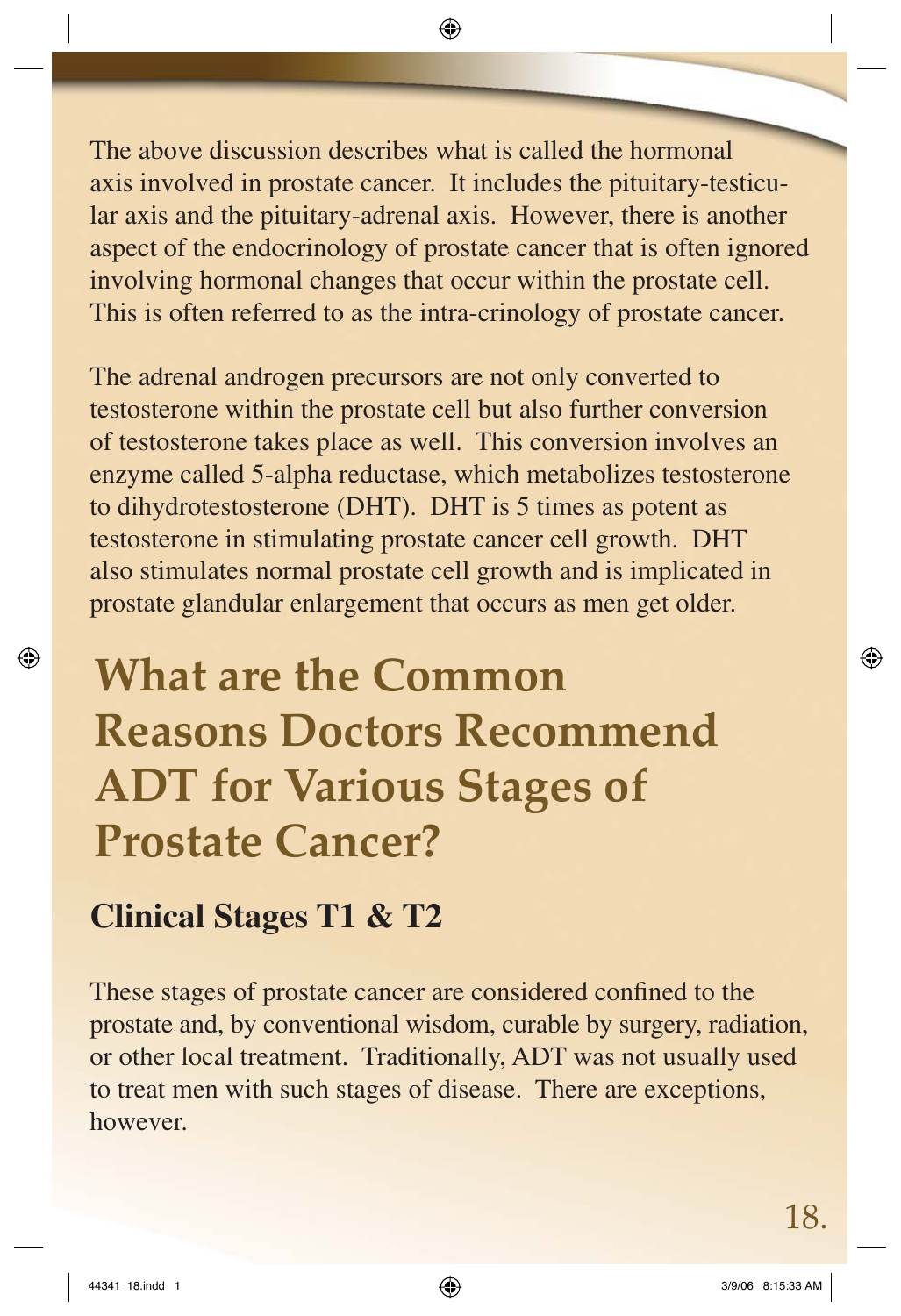In elderly men, or in men with poor overall health who are not candidates for surgery or radiation, ADT can be very effective. Also, for patients with significant tumor volumes such as clinical stage T2b or T2c, ADT is often used for variable periods of time prior to, during, and after radiation treatment or cryosurgery. ADT will shrink the prostate gland and decrease PC volume. This has been shown in randomized clinical trials to provide better overall treatment results in patients treated with radiation.

Another setting for the use of ADT is with men who choose brachytherapy. This approach results in a decrease in size of the prostate gland, thus requiring fewer numbers of seeds to be placed. It also decreases the tumor volume, which may allow for a better cell-killing effect by the RT delivered by the permanent seeds or temporarily implanted wires. ADT in this setting is usually reserved for men with prostate glands 40 cubic centimeters or larger.

#### **Clinical Stage T3**

Typically, treatments recommended for stage T3 included surgery, radiation, or ADT. It is now clear the combination treatment of ADT and external beam radiation is preferred for most men with clinical stage T3 disease.

A currently popular approach is to start ADT for a variable number of months (typically 2 or 3) prior to radiation. Therapy with ADT is continued during the radiation. After radiation, ADT may be continued for two to three months or longer, depending upon the characteristics of the cancer such as Gleason grade and PSA level.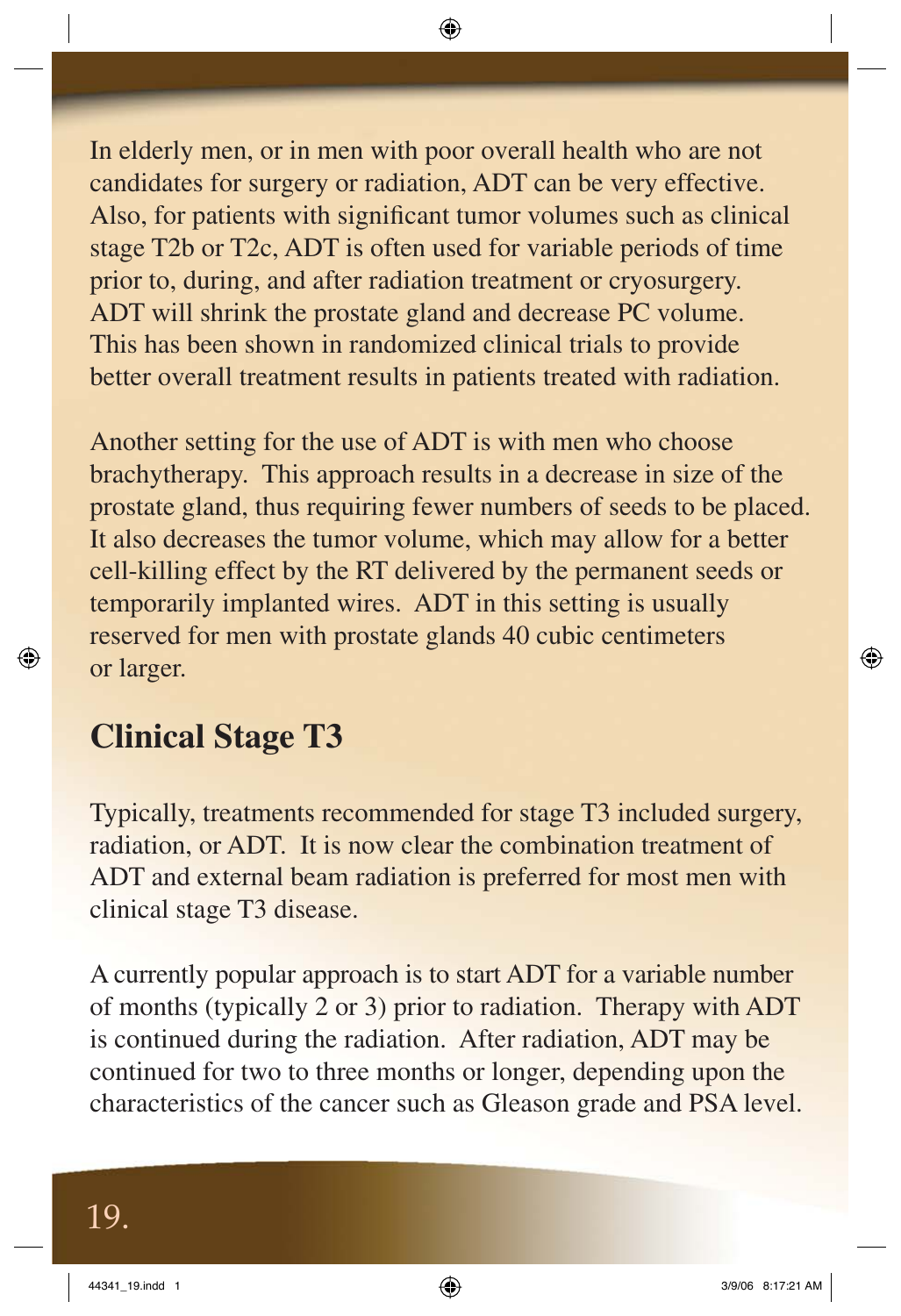Medical studies have shown that the combination of ADT and external beam radiation has improved the outcomes for men with stage T3 prostate cancer. However, what is not known is the optimal duration of ADT prior to and after radiation therapy completion. Three major studies have shown benefit related to four months, three years, and indefinite use of ADT, respectively. A recent study has suggested that six months of ADT after radiation may be sufficient.

#### **Stage D (N1 or M1)**

Stage D2 patients, with clinical apparent metastatic prostate cancer, have traditionally been treated with ADT. At the present time, there has been a shift to treat all stage D patients as well as patients with PSA recurrence using ADT. Past studies suggested that ADT was only palliative for stage D2 prostate cancer. In other words, it helped symptoms but did not prolong a man's survival.

However, recent studies show that starting ADT as soon as a man is diagnosed with this stage does prolong life. Stage D1 patients (lymph node spread only) have often been treated with surgery, radiation, ADT and combinations of therapy. Research data over the last number of years point to the necessity of ADT for providing the best cancer control for this group of patients. In men who have been treated by radical prostatectomy or with radiation, and who are discovered to have D1 disease, the best results appear to be for men who were continued on ADT.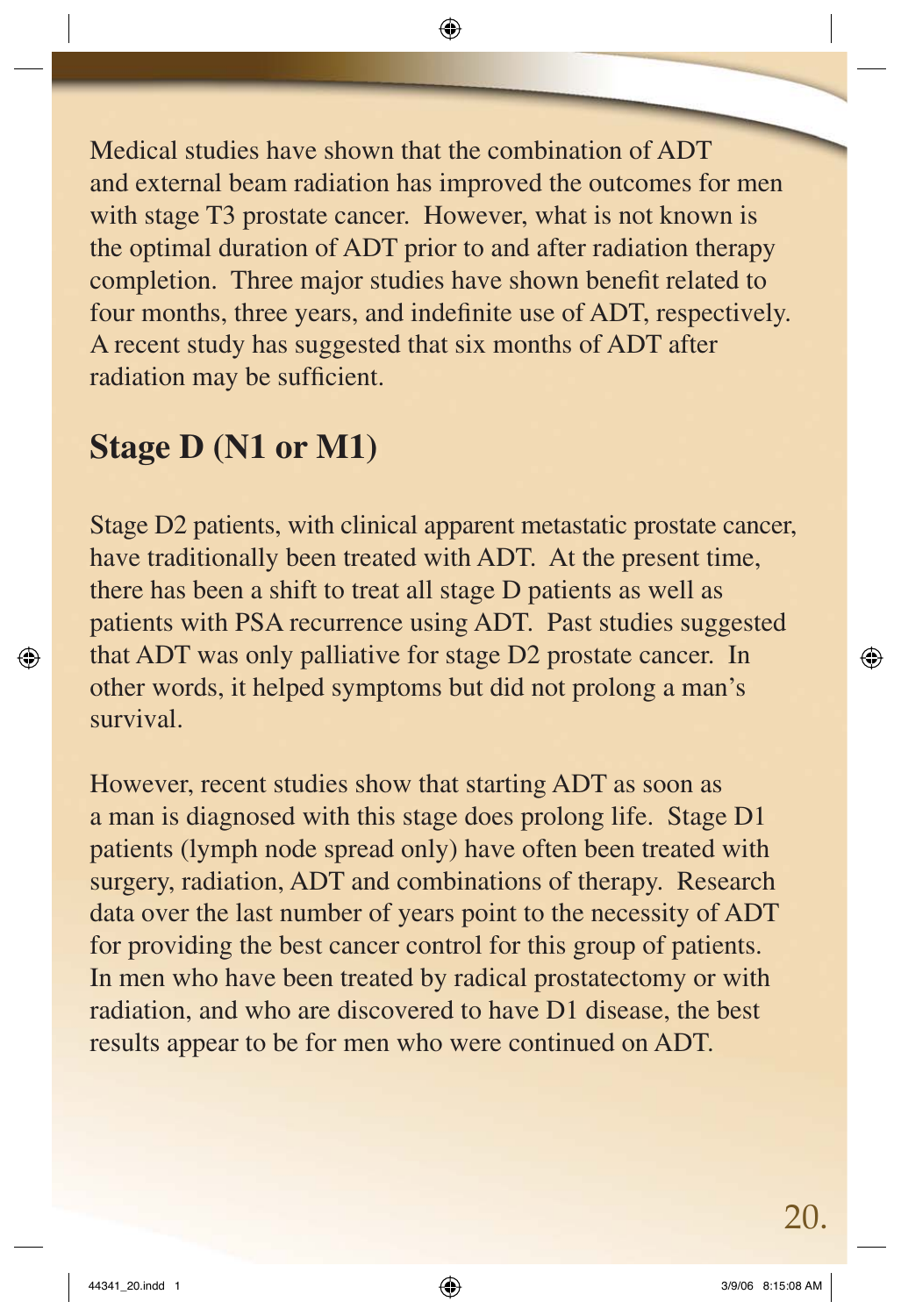#### **Stage D0**

ADT has traditionally been restricted to prostate cancer patients who are without evidence of cancer spread on radiologic tests but who demonstrate an abnormal level of an enzyme in the blood called PAP (Prostatic Acid Phosphatase).

This finding was correlated with the probability that microscopic cancer spread had occurred. In the current era, doctors are very suspicious about microscopic cancer spread when the prostate specific antigen (PSA) is also elevated in the blood. Different doctors have different threshold values when they consider the PSA test to signify D0 disease. The D0 category, like the other stage D categories, may occur when men are first diagnosed with prostate cancer, or may occur when the cancer recurs after prior treatments such as surgery, radiation, or cryosurgery. A very common current scenario is the man who has a rising PSA, also called PSA recurrence, with negative X-ray tests after prior radiation or surgery. Men in this category are commonly started on ADT.

In summary, the "when" of ADT runs the spectrum from early PSA elevation after prior treatments to advanced metastatic disease to variable duration ADT before, during or after other treatments such as radiation or cryosurgery.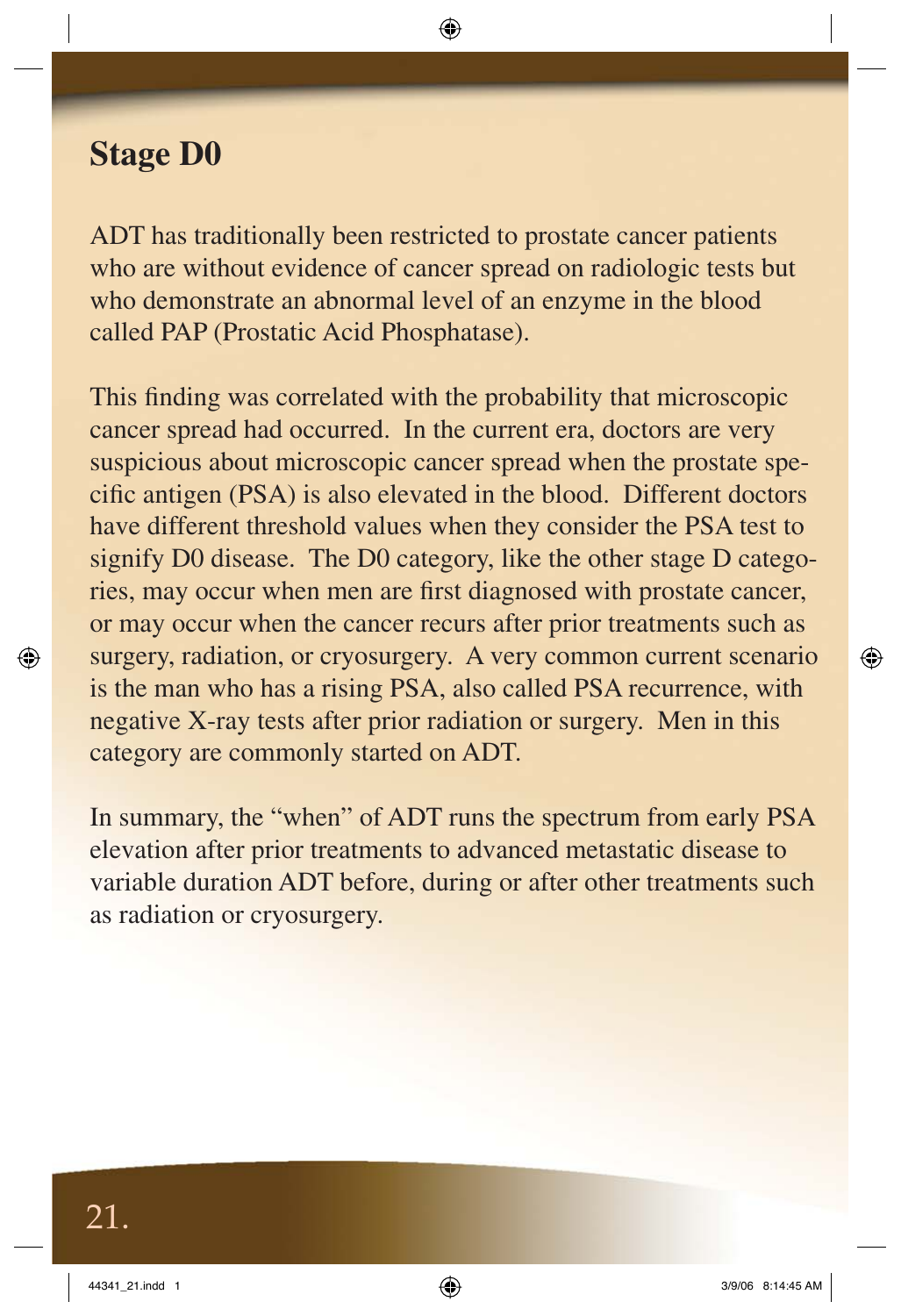## **Clinical Stages of Prostate Cancer**

**T1:** Prostate cancer believed to be confined within the prostate gland but no tumor can be felt by the doctor on digital rectal examination (DRE).

**T2:** Prostate cancer believed to be confined within the prostate gland and with an abnormality that the doctor feels on DRE.

**T3:** Prostate cancer that has spread outside of the prostate into adjacent local tissues but is believed not to have spread further. Some patients with clinical stages T1 and T2 are upstaged to T3 or beyond at the time of surgery.

**Stage D:** D0 – Called "D-Zero" disease by many doctors. This refers to significantly elevated blood tests such as PSA or acid phosphatase that suggest the cancer has spread despite negative X-ray tests such as CT-scans and bone scans. A rising PSA after prior surgery or radiation treatment could also be classified as stage D0. Stage D can be further classified. Prostate cancer that has spread or metastasized to lymph nodes is called (D1) or the bony skeleton or other organs or tissues away from the prostate gland (D2).